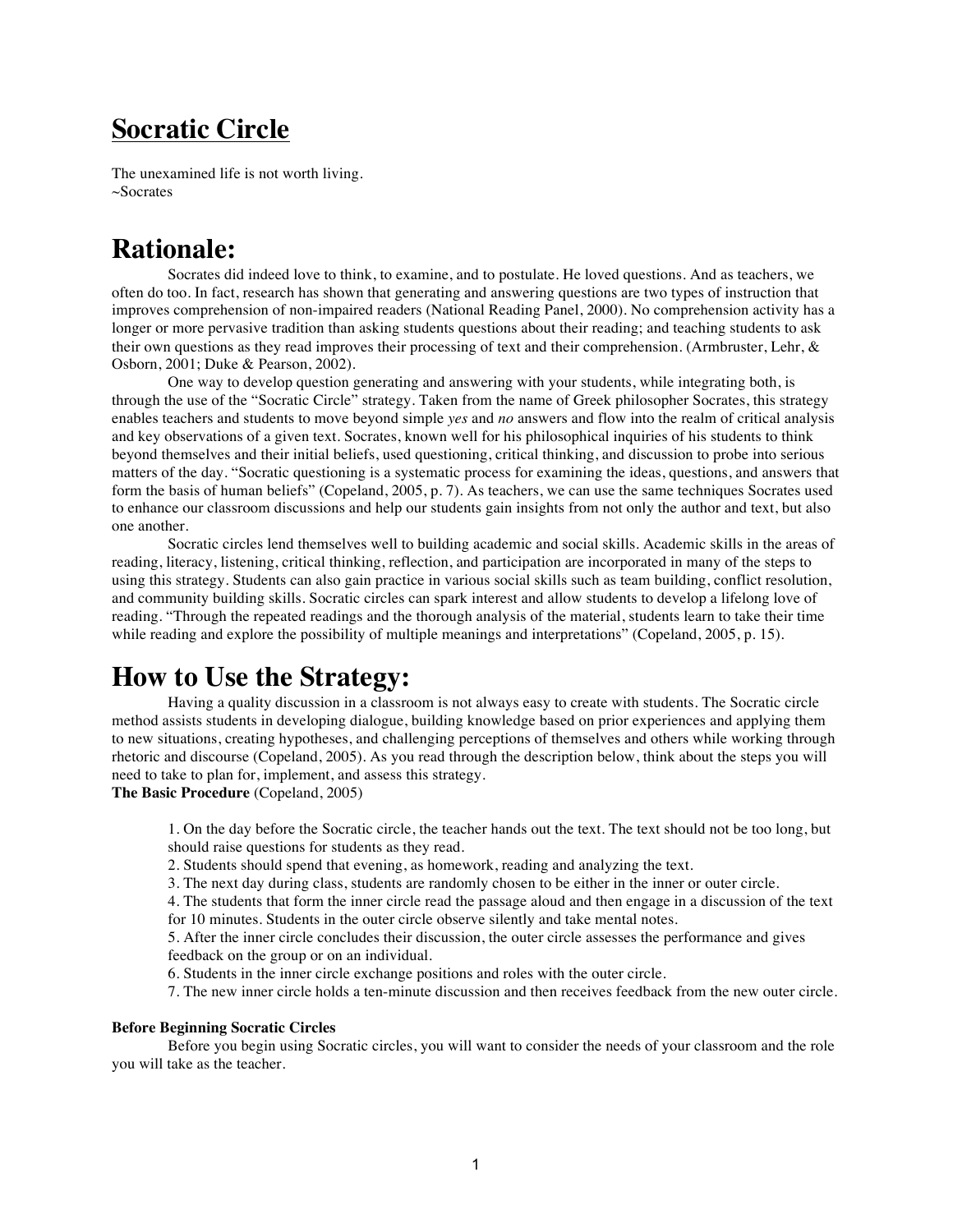#### *Is your classroom conducive to Socratic circles?*

The classroom environment is a key part to having a successful Socratic circle. Both the physical classroom and emotional climate need to be considered in planning for a successful session. Desks or chairs need to be arranged into an inner circle and an outer circle. (You can also have students sit directly on the floor.) The goal is for members of the inner circle to have an outer circle member directly behind them.



*What's the Teacher's Role in Socratic circles?* The teacher's role during Socratic circles has four different parts:

- Select the text for the discussion. Make sure to select high quality text that will expand the content of the class. Good text raises questions and allows for students to look at the world around them.
- **Keep the discussion of the inner circle focused.** The teacher will take on the role of facilitator or coach and direct the conversation. The teacher will not overly bombard students with questions, but allow for a flow to be created by the conversation and dialogue. Students should take ownership of the material. During the beginning stages, teachers will need to model what is expected.
- **Direct the feedback of the outer circle.** The feedback provided by the outer circle is extremely important. Teachers should spend time sharing what quality feedback sounds like and allow time for practice in other settings. At first, the comments of the outer group can be basic observations and the teacher can highlight specific points made.
- **Assess and evaluate individual and group performance.** Assessment can be done formally or informally. The teacher can use and develop a rubric that will allow a type of scorecard that students can review. But, the most important type of feedback the teacher can provide is at the conclusion of the activity, verbally describing the level of achievement and ways to improve the discussion.

### **Strategies that Assist with Socratic Circle Development**

Motivating students to engage in discussion and dialogue in the classroom is an important part of the Socratic circle method. Students that feel comfortable with what they want to talk about and what they know about the context of the material will do better than those that are unprepared and have a lack of background knowledge on the subject. **KWL** The KWL chart provides teachers a way to initiate a new topic or subject. The KWL is a simple way to generate a short list of questions that students may want to consider when they read the text and participate in the discussion.

**Double-Entry Diary** Prepared students often do better than those simply discussing information off the cuff. While ultimately the Socratic method is seen as mostly a verbal activity, the double-entry diary can assist students with writing their thoughts as they read through the text and plan for the discussion. Double-entry diaries are flexible and allow students to show what they are thinking about the text.

**Questioning the Author** This strategy includes a wonderful description on how to develop queries as a way to create quality discussions. Teachers may want to review the ideas for queries and discussion moves.